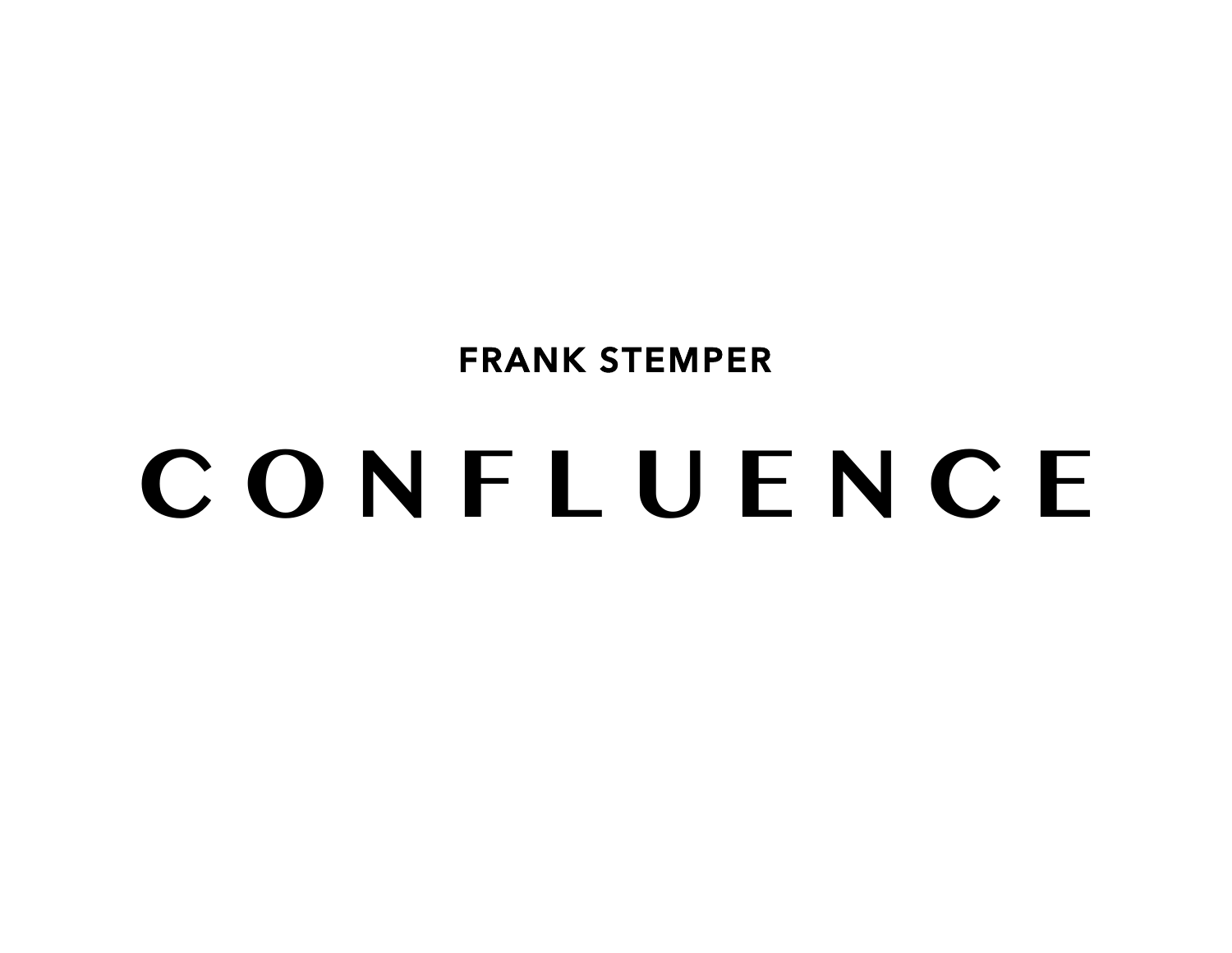**In honor of the 30<sup>th</sup> Anniversary of Academic and Scholarly Union Northeast Normal University, Changchun, China and Southern Illinois University, Carbondale, Illinois**

# **C O N F L U E N C E**

**music for soprano, flute, clarinet, bass clarinet, string quartet & percussion** 

**By**

### **Frank Stemper**

**Composer In Residence 1983-2014**

**Commissioned by the Office of the Chancellor Southern Illinois University Carbondale**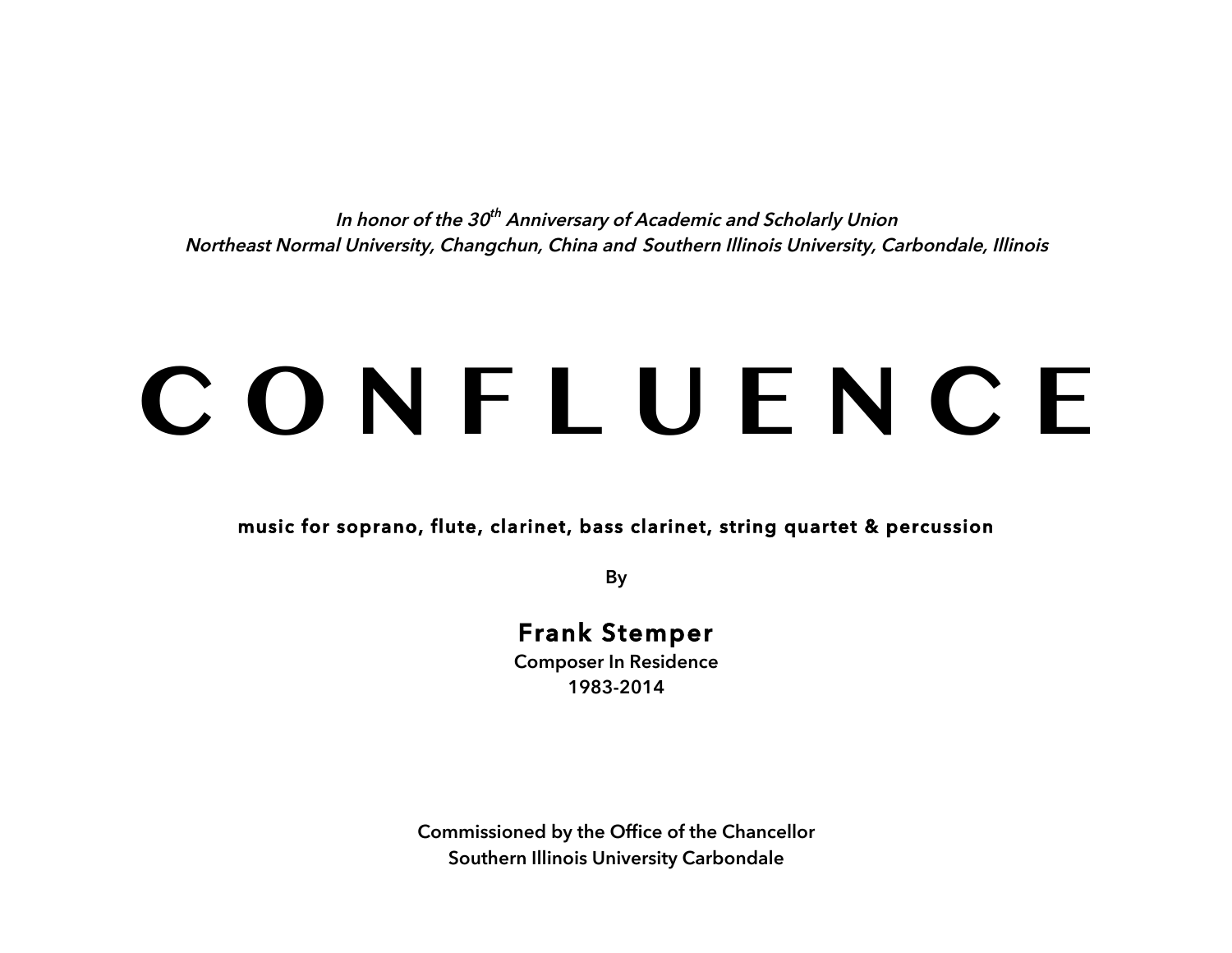### **CONFLUENCE** – Notes & Percussion Setup

1. Trills are always performed a whole-step above the given note, unless accompanied by the following symbol: 1 –which indicates to

perform the trill a HALF-STEP above the given note.

2. Long Trills are too long for flute and clarinets and therefore require staggered breathing. Breaths should be short, but not hidden, i.e. exits and re-entrances of the trill should be heard (stop – start). However, try to avoid taking a breath near the end of the trill, especially in the second half of the piece at the overt harmonic changes (indicated by the solid bar lines), always make sure you have enough breath to make a strong, fluid trill change at these harmonic junctions.

NOTE: This is not a problem for the strings, and the clarinets may be able to circular-breathe, which they should do, if possible.

- 3. Grace Notes: are always before the beat and always very fast.
- 4. all drums should be damped and be allowed to resonate; they should create a loud "thump" of a sound. This is especially true of the large

drums, which, at strong downbeats are accompanied by the symbol: as a reminder. The exception is the timpani in m. 42 (which should

be allowed to resonate naturally without damping).

5. There is NO text for the soprano part – the singer is therefore used as a fourth wind instrument. Ad lib vowel sounds should be chosen artistically, without much contrast and with infrequent use of consonants, i.e. without bringing much attention to the voice in regard to the singers "text" – only the sung pitches.

NOTE: When singing, the singer is always the principal voice, i.e. the primary melody, in the music's texture.

- 6. Use of Key Clicks and Castanets by the winds and singer, respectively, is ad lib, with the written contour and rhythm as a guide.
- 7. In my music, accidentals always carry through the measure, although do not correspond up or down the octave. However, there is always considerable use of reminder or redundant accidentals for clarification.<br>Resonant



#### single and in clusters

Sections of music utilizing "Wood Clusters" (with strange note-head, see above) are partly improvised in regard to choice of instrument(s) at any given time, and to some extent use of rhythm: the lively and somewhat corny rhythm may be enhanced by the performer ad lib, and the choice of instrument(s) at any given time is up to the performer as well. The performer should create a setup that allows for several different combinations to be played simultaneously, played with sticks or hands, with single instruments popping out from time to time, e.g. wood block, single castanet or temple block, etc.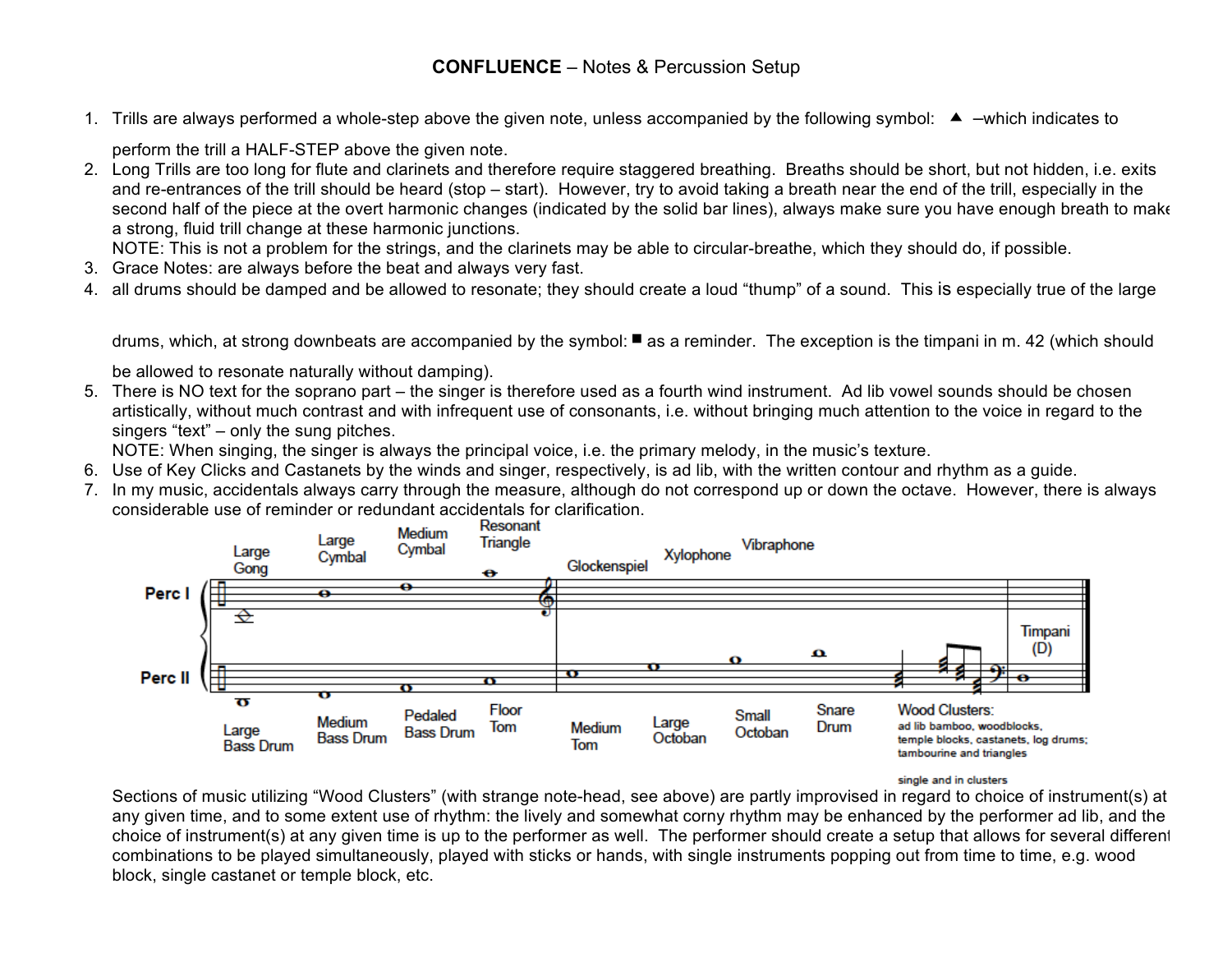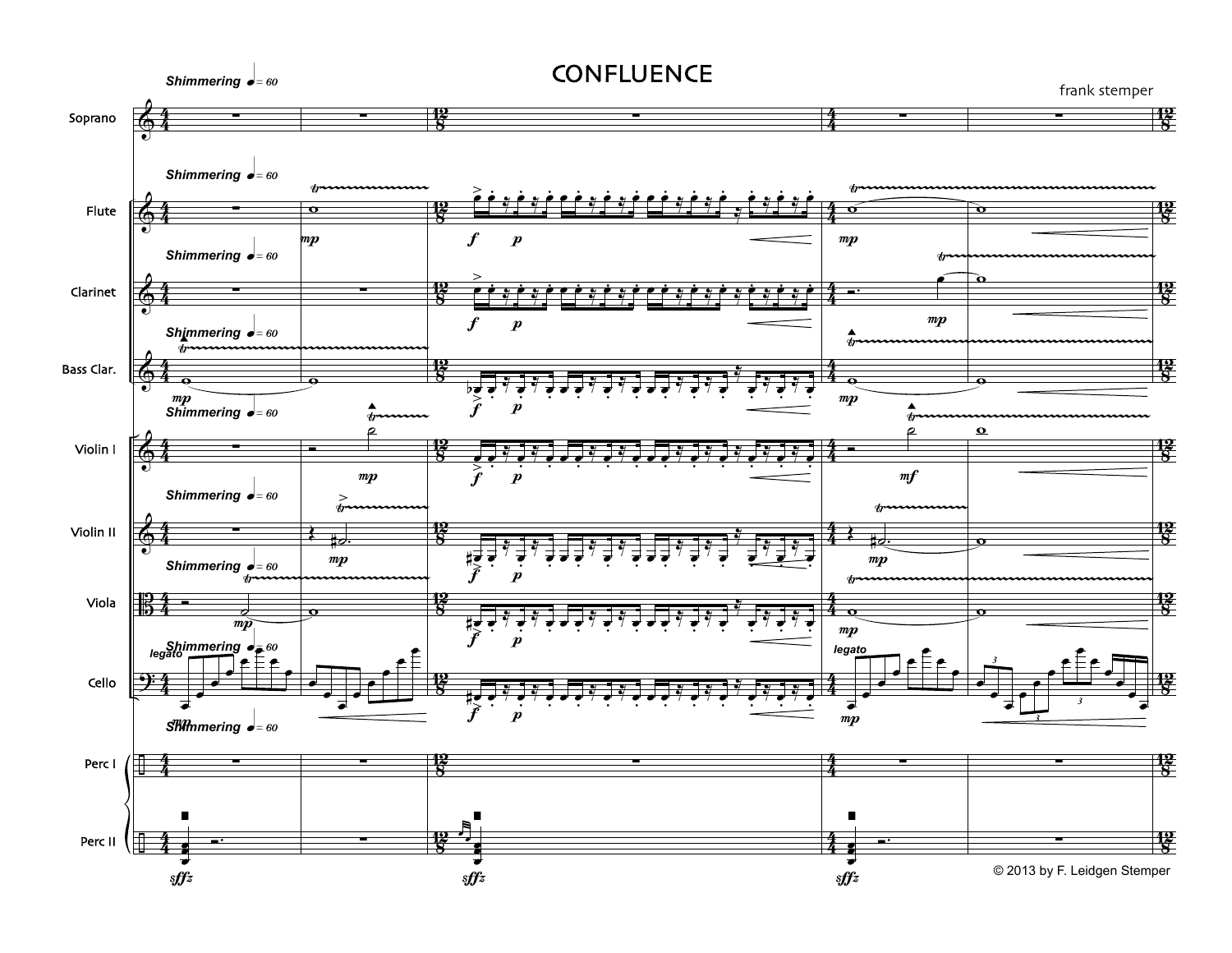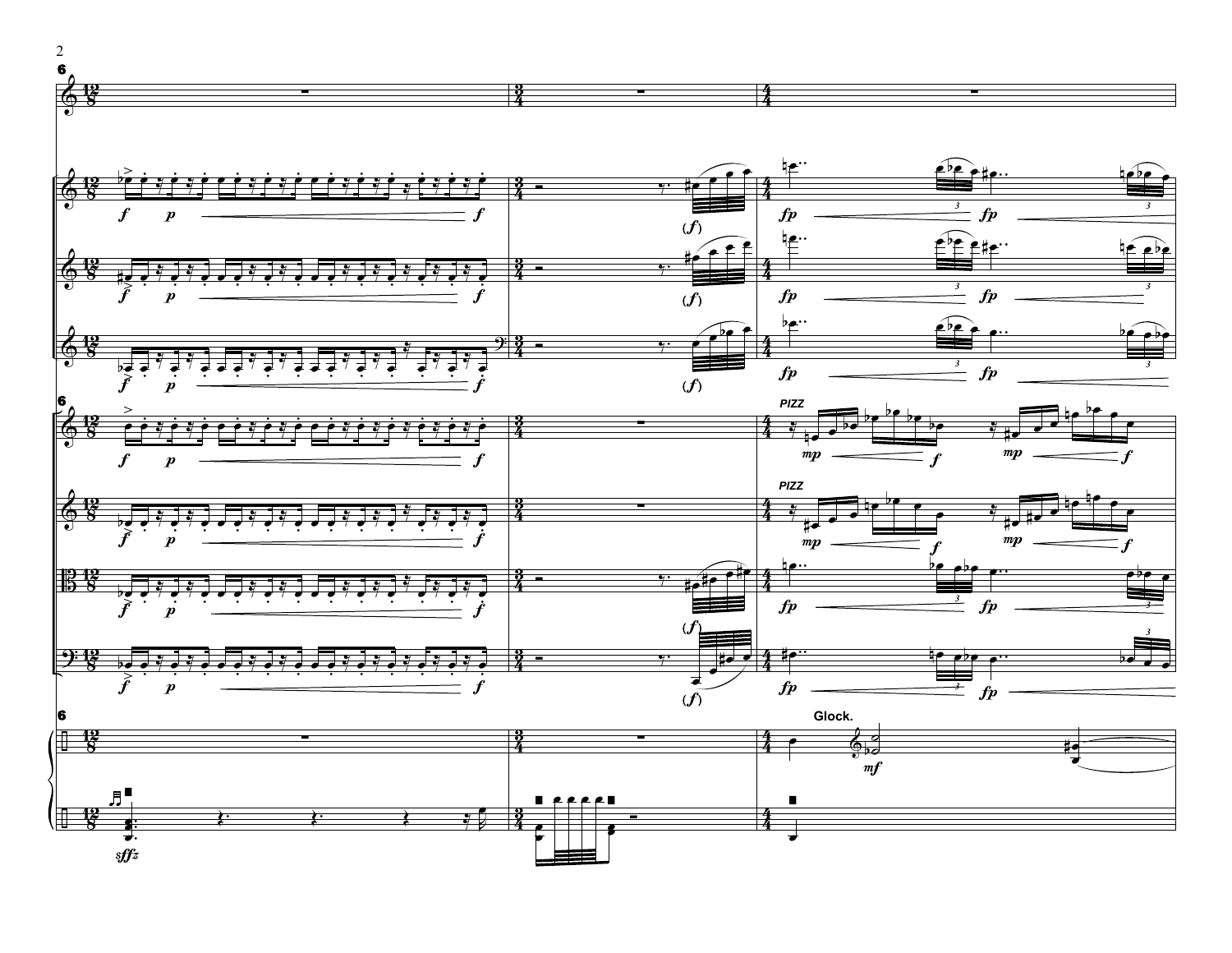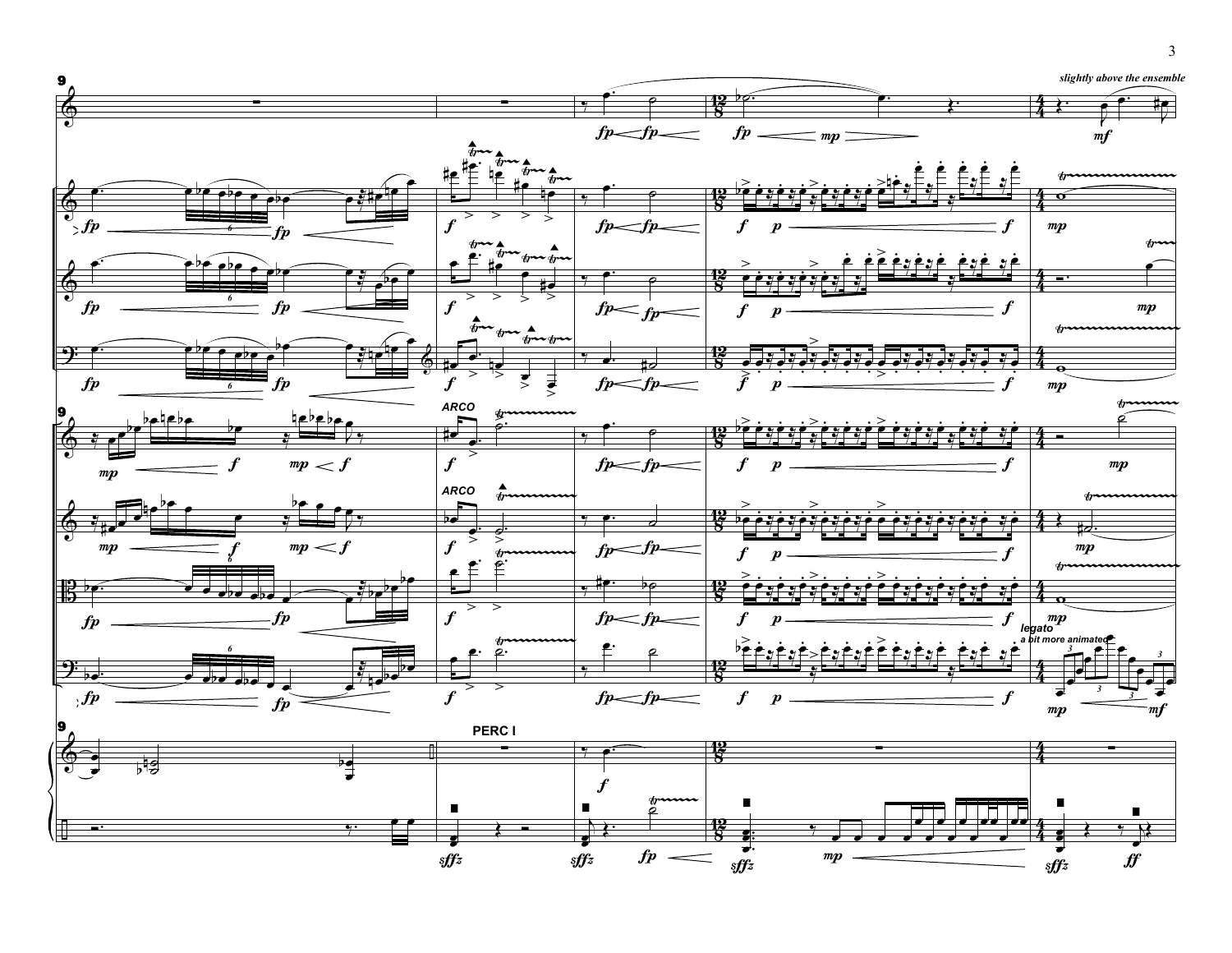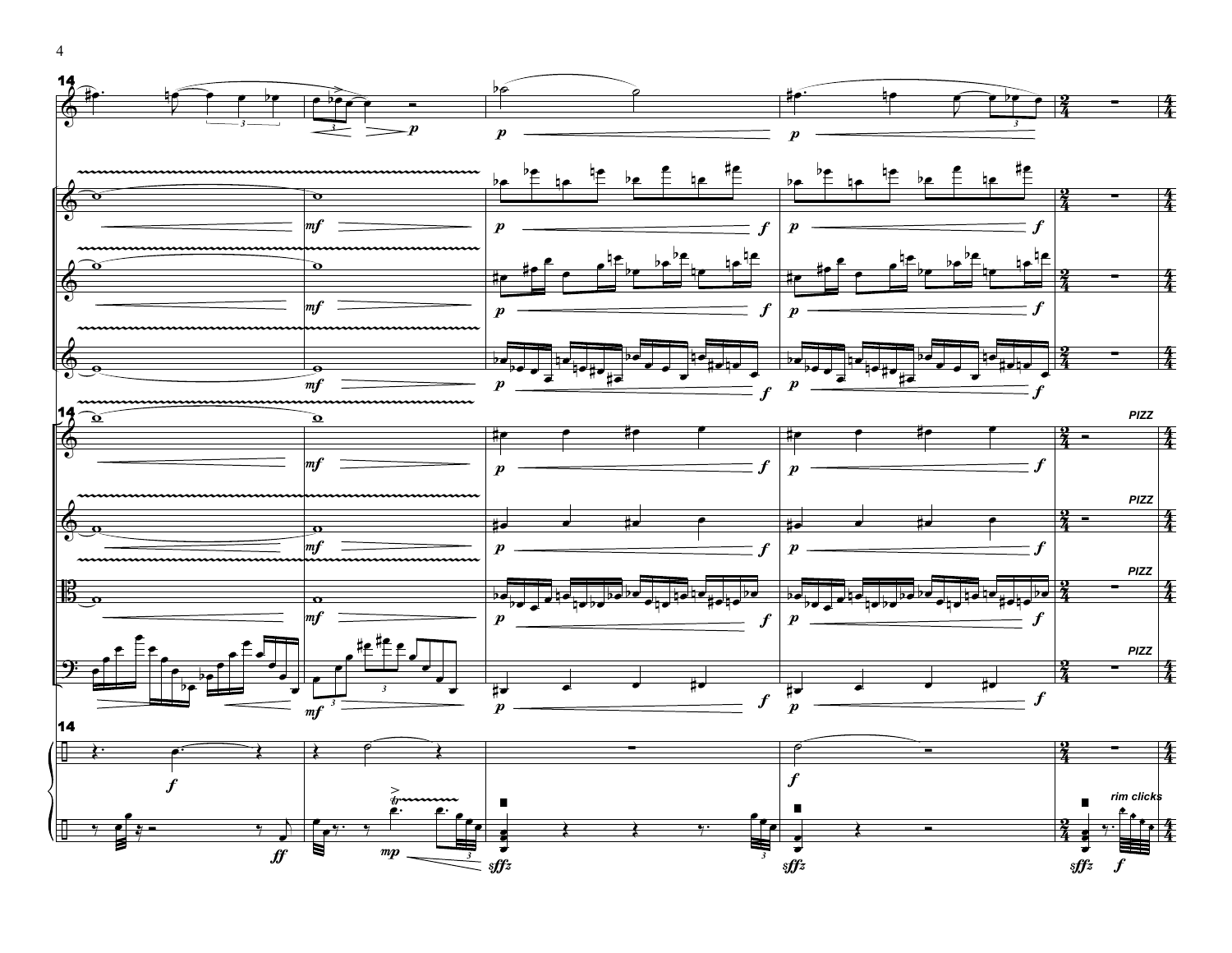![](_page_7_Figure_0.jpeg)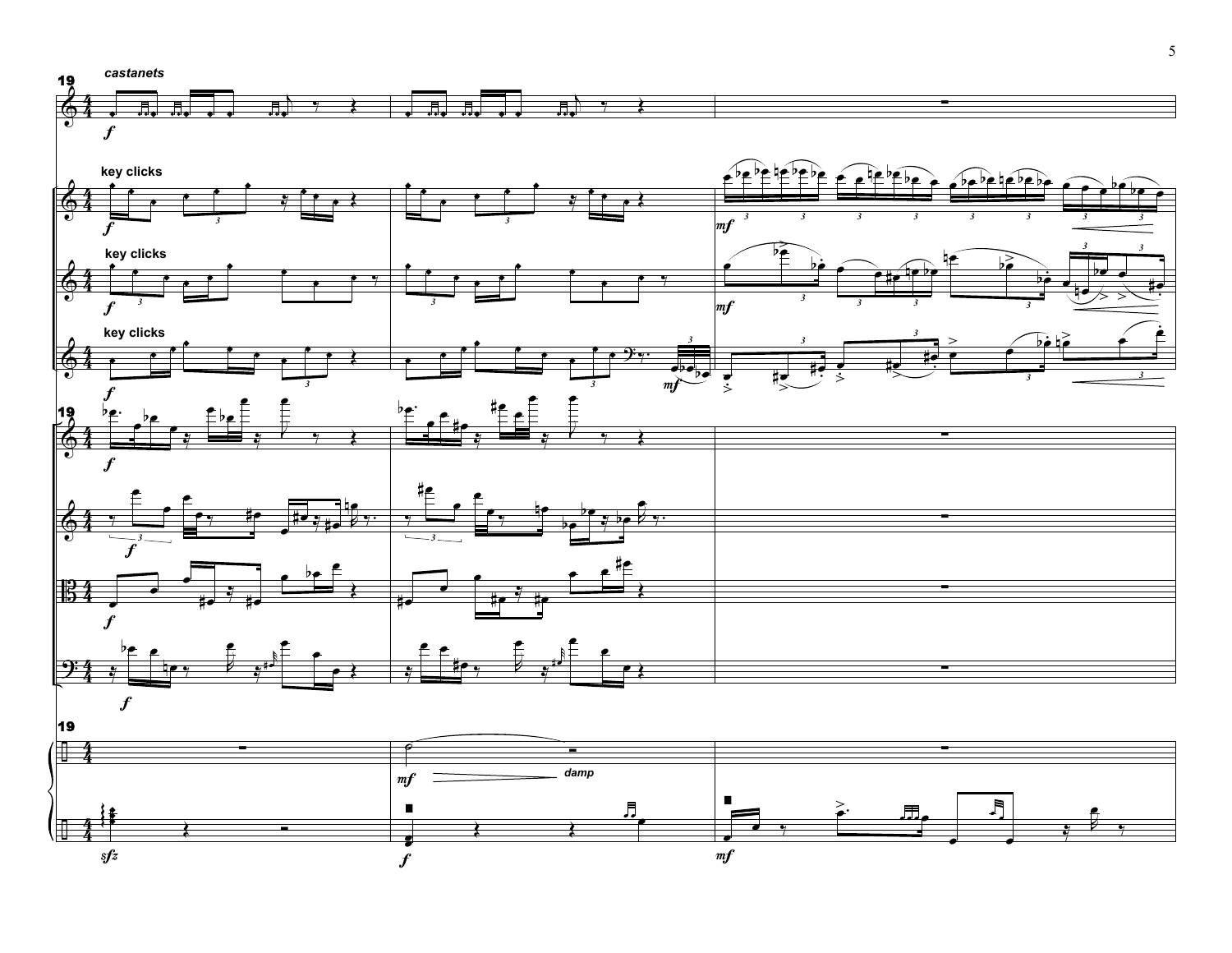![](_page_8_Figure_0.jpeg)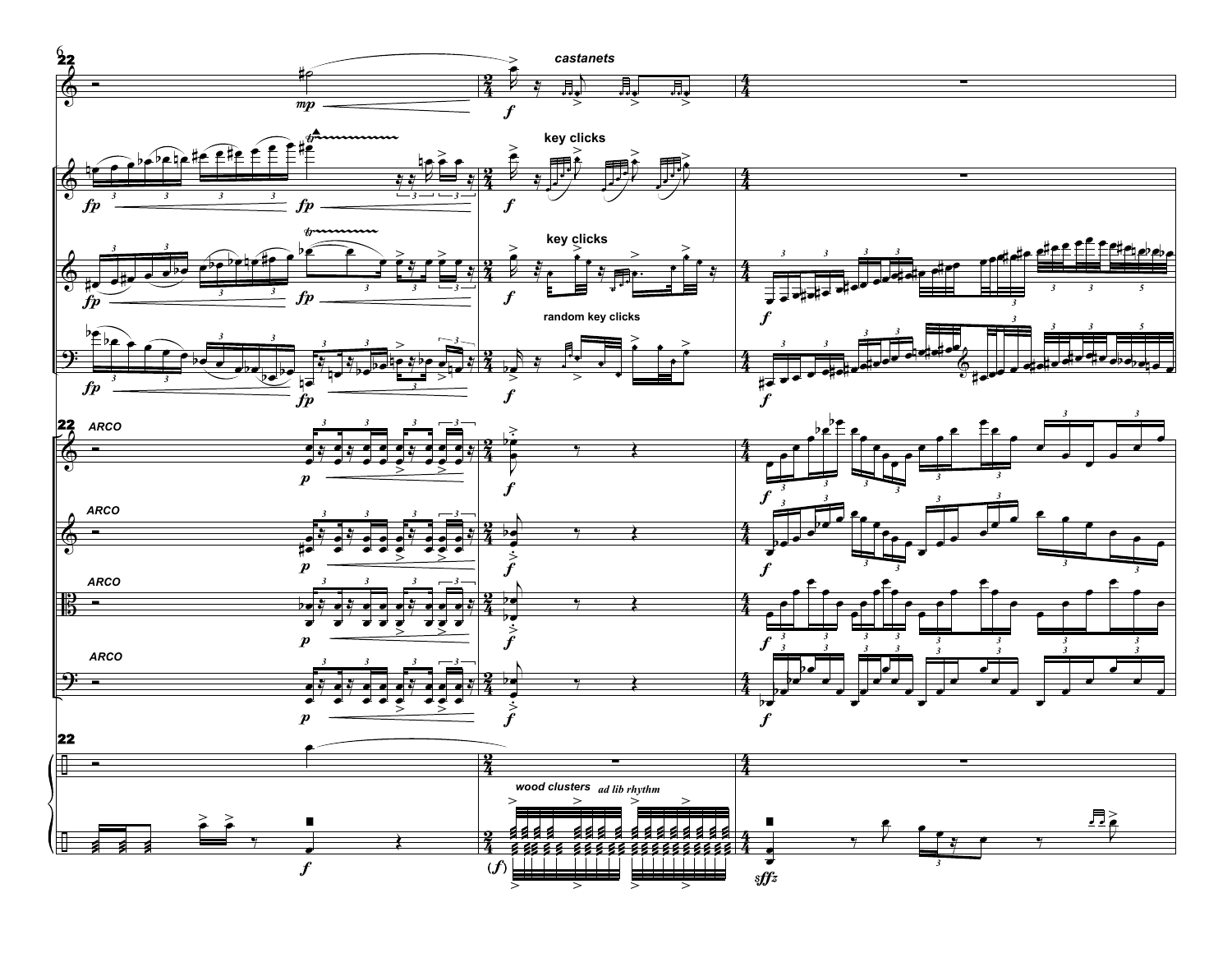![](_page_9_Figure_0.jpeg)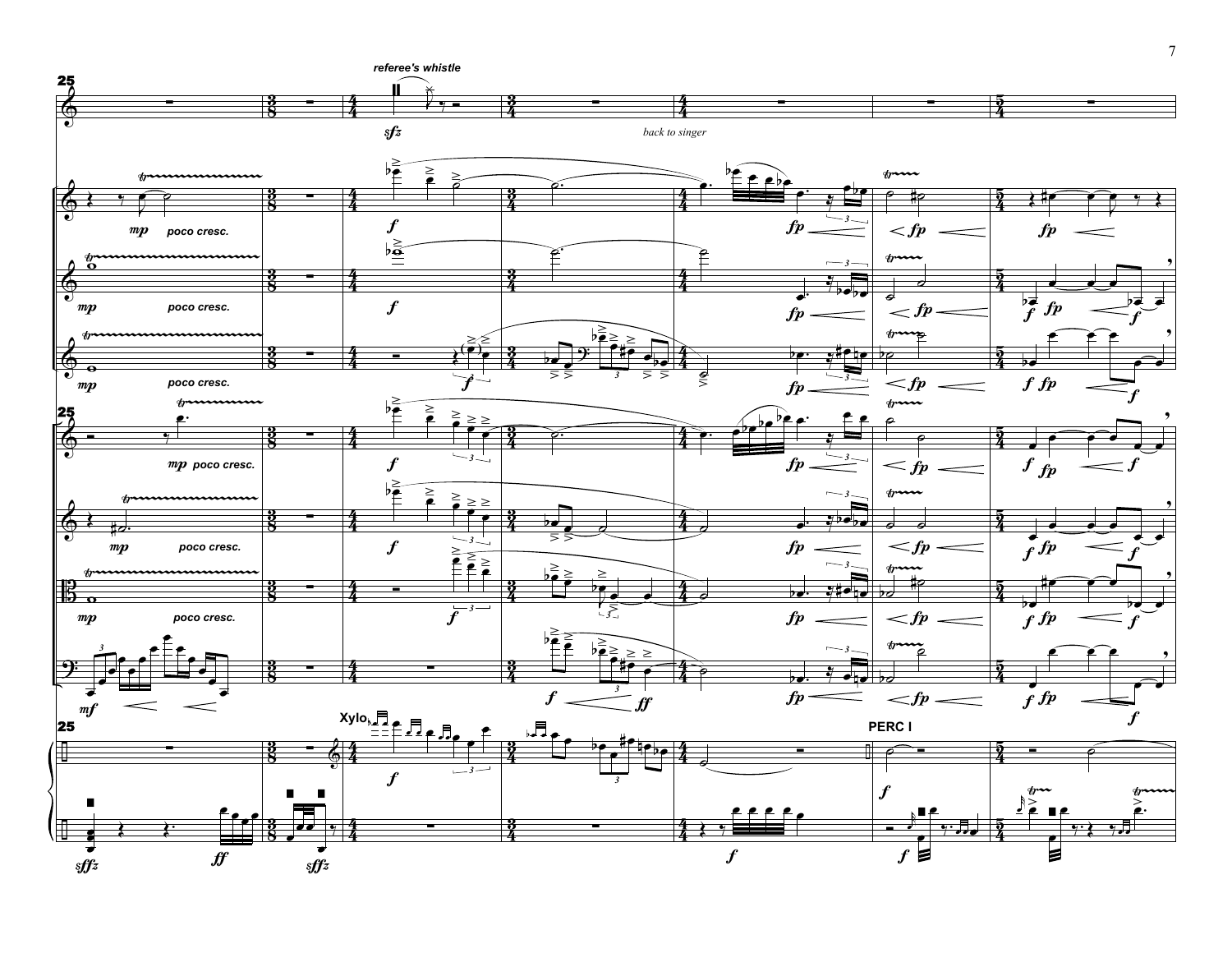![](_page_10_Figure_0.jpeg)

 $\, 8$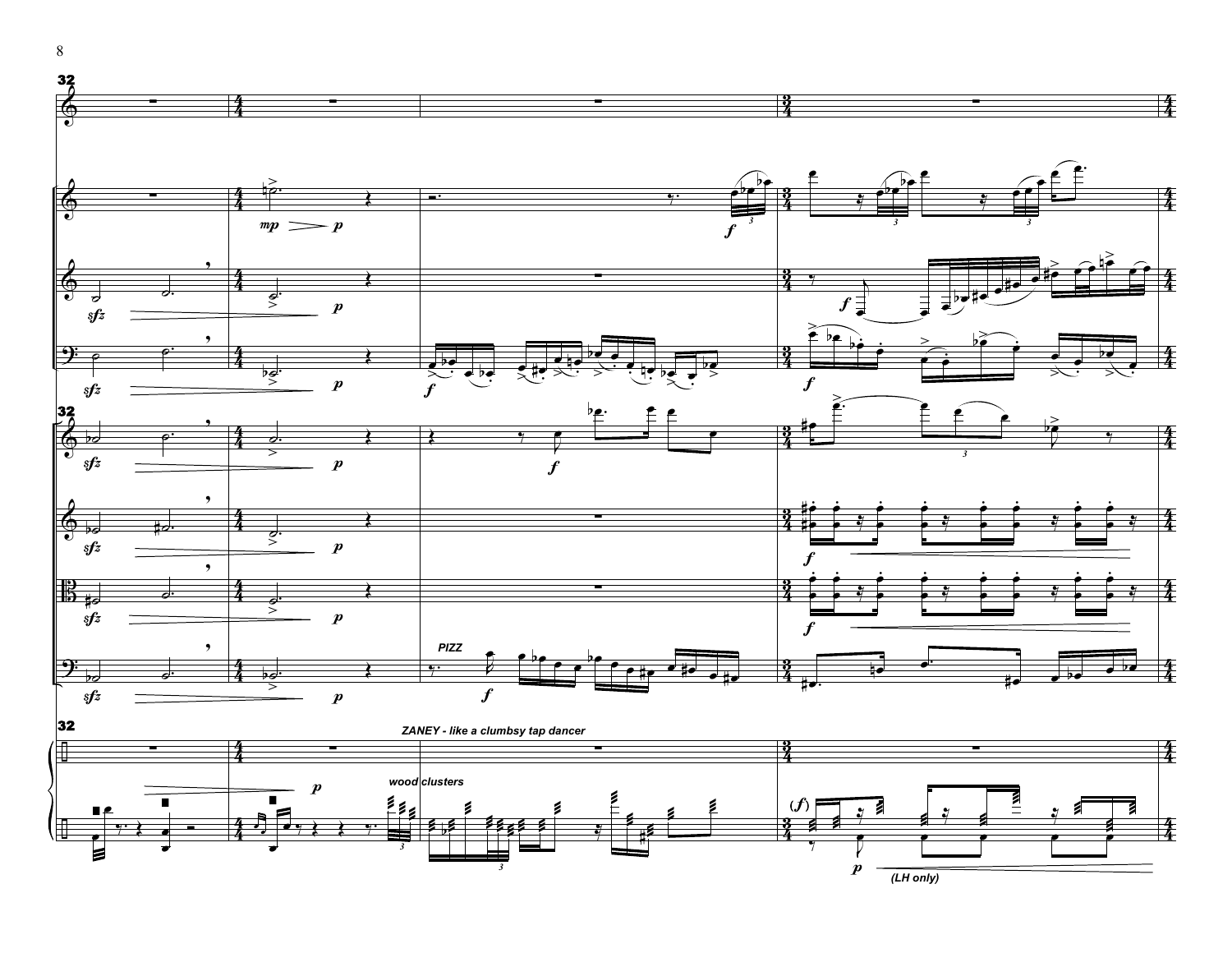![](_page_11_Figure_0.jpeg)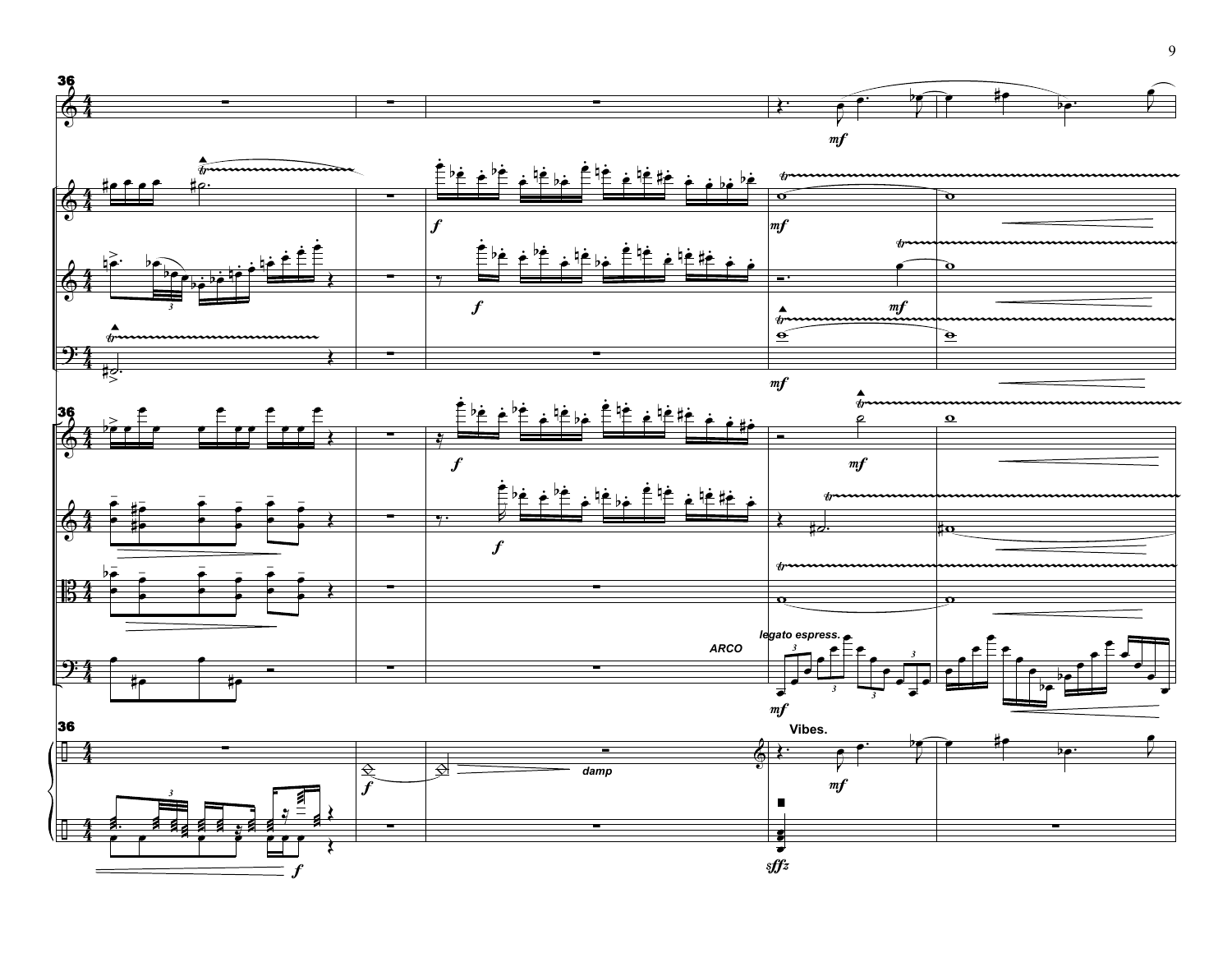![](_page_12_Figure_0.jpeg)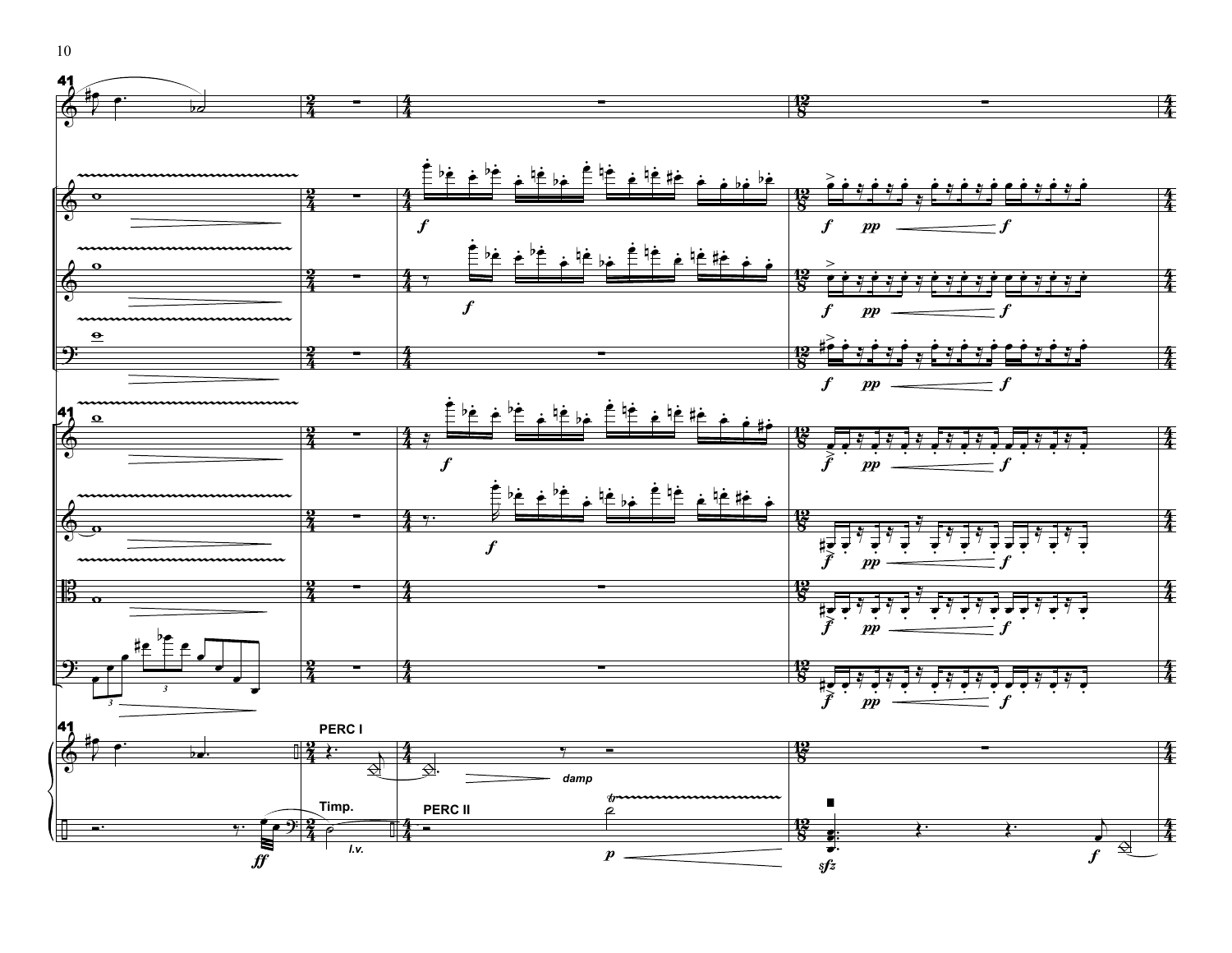![](_page_13_Figure_0.jpeg)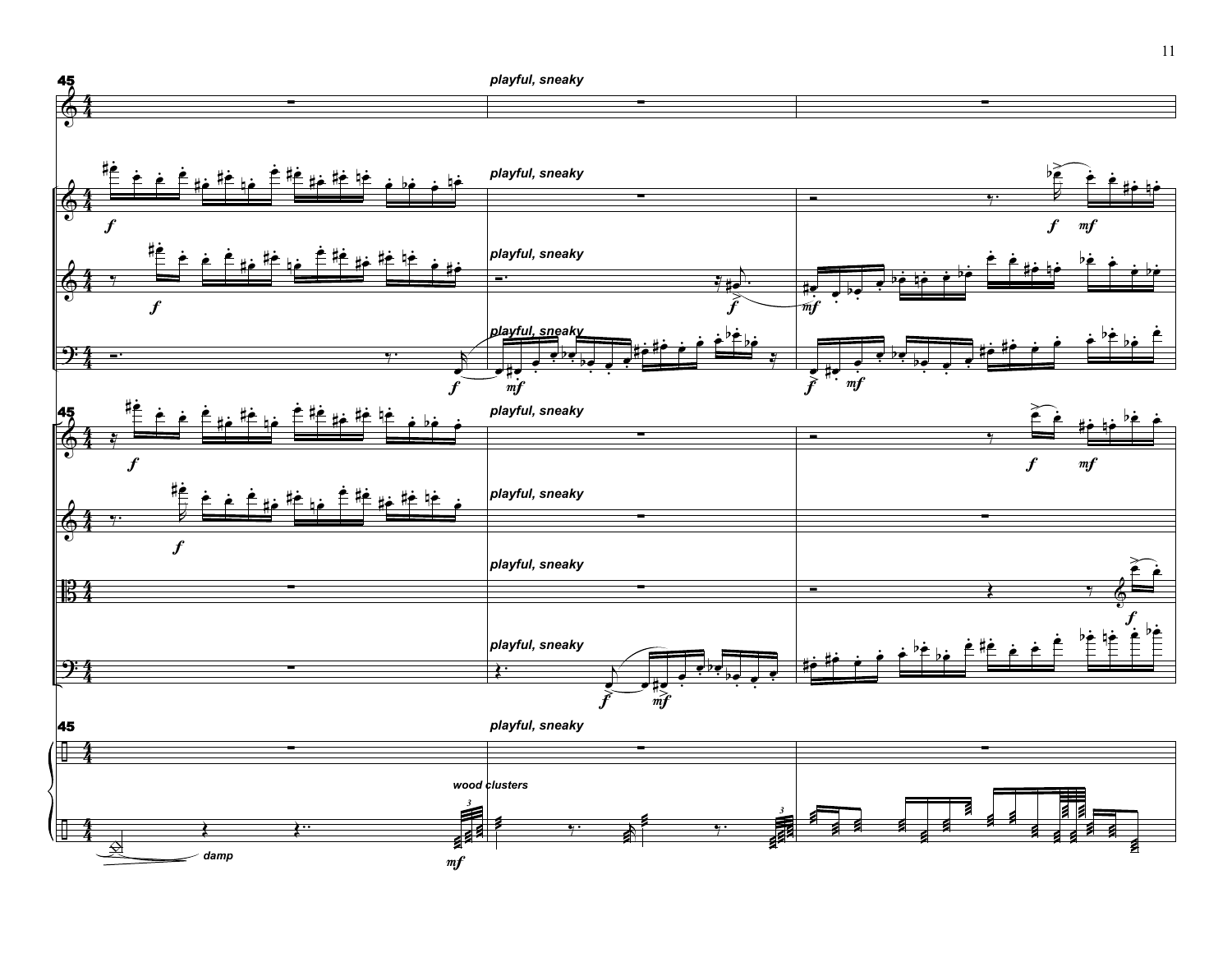![](_page_14_Figure_0.jpeg)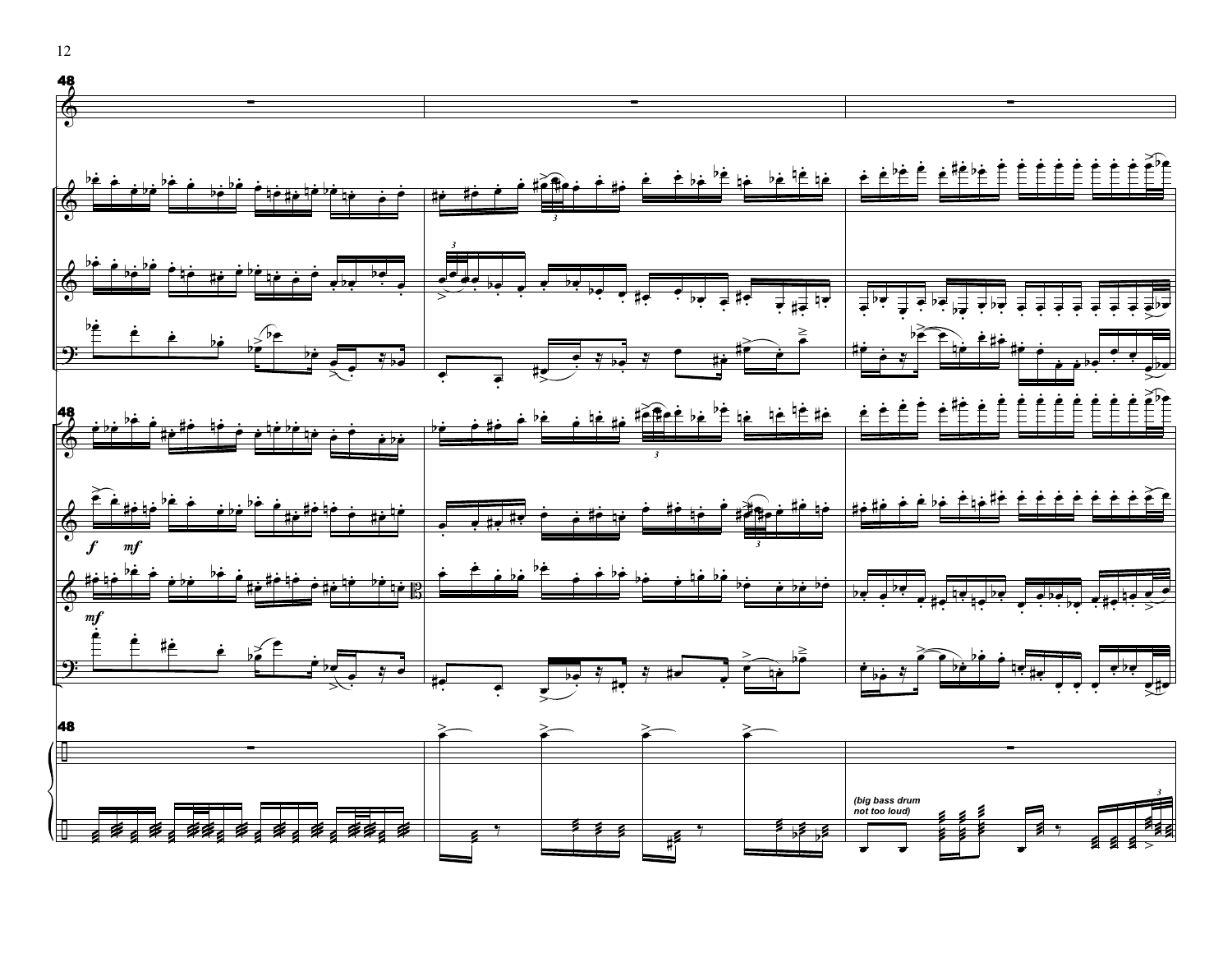![](_page_15_Figure_0.jpeg)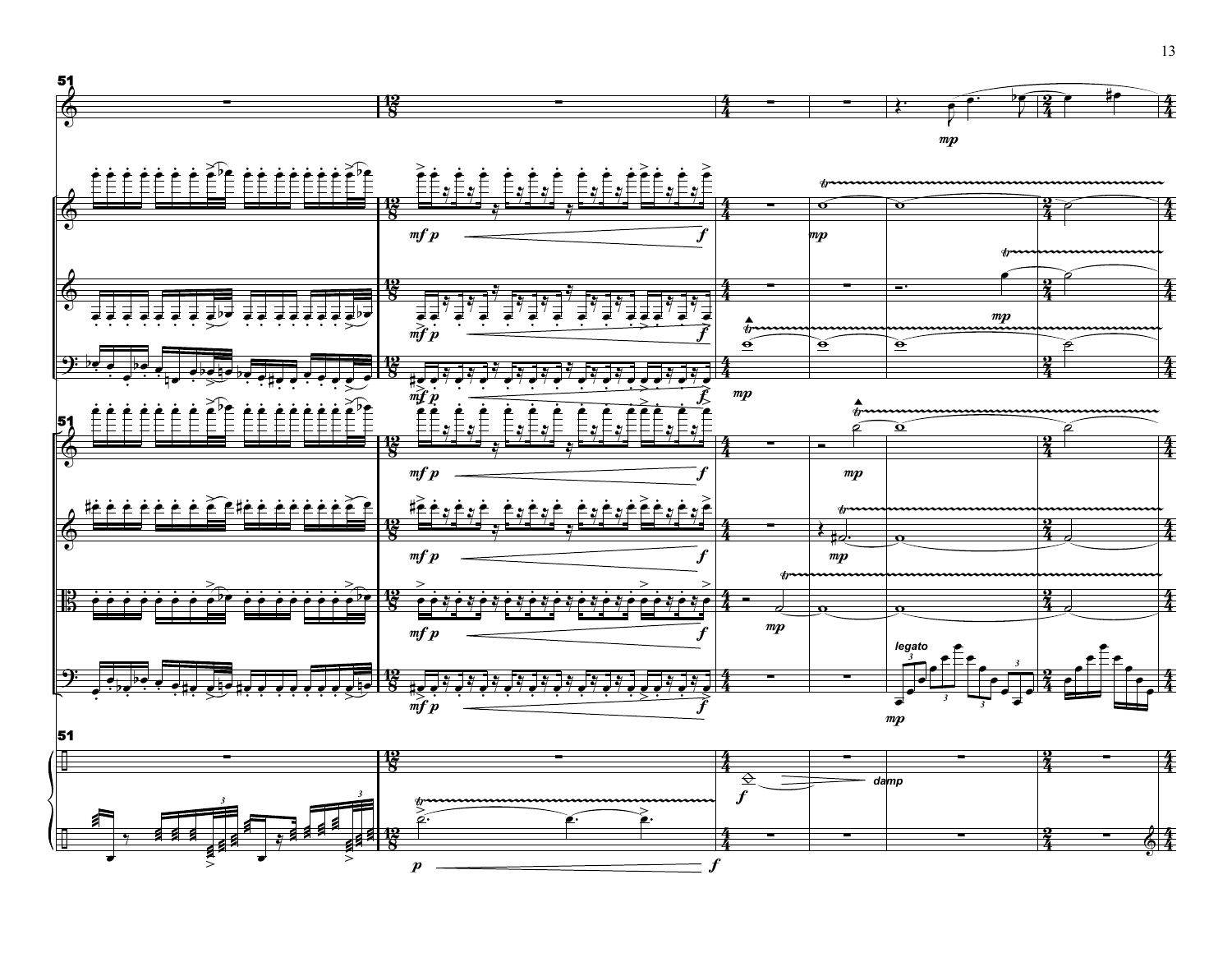![](_page_16_Figure_1.jpeg)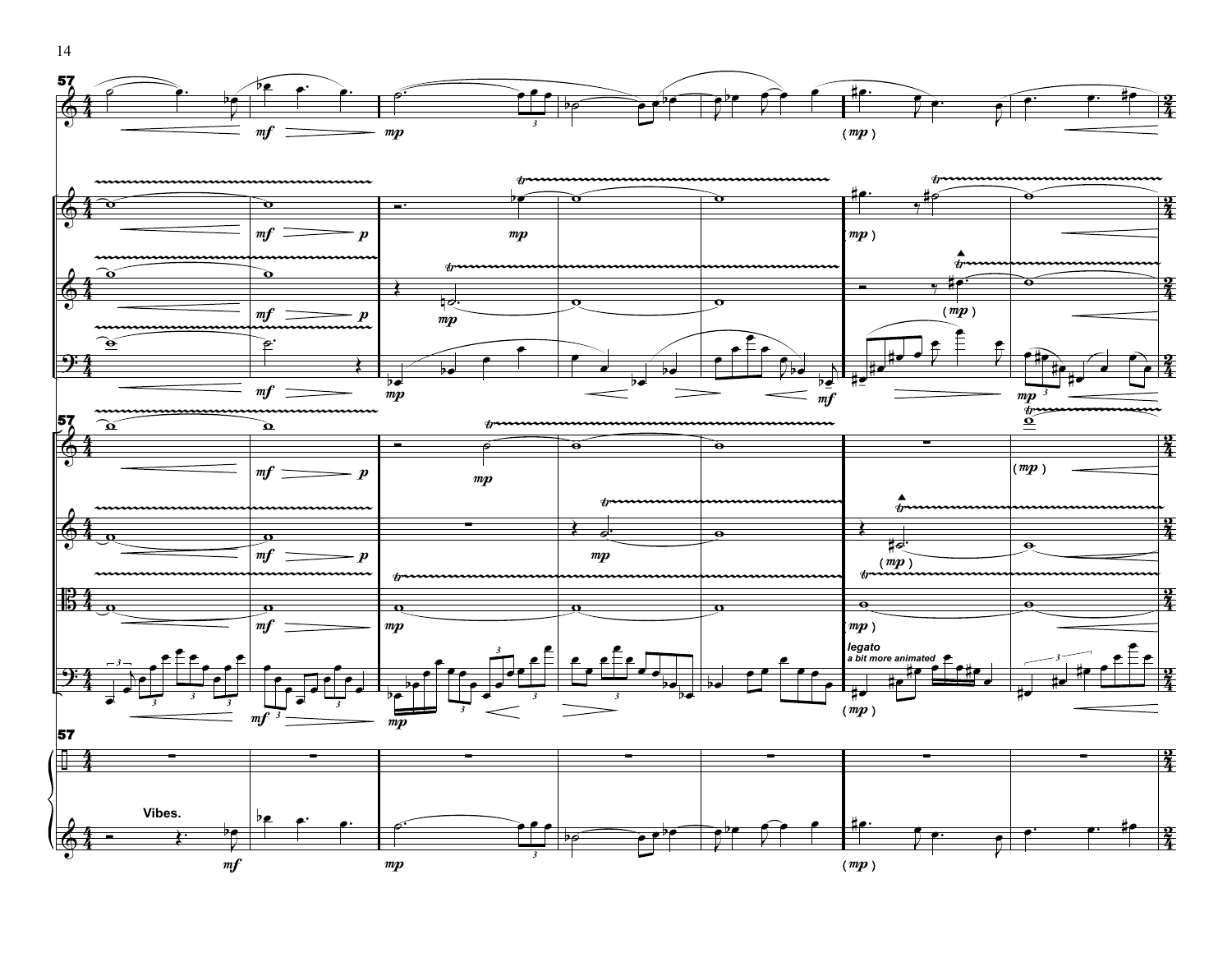![](_page_17_Figure_0.jpeg)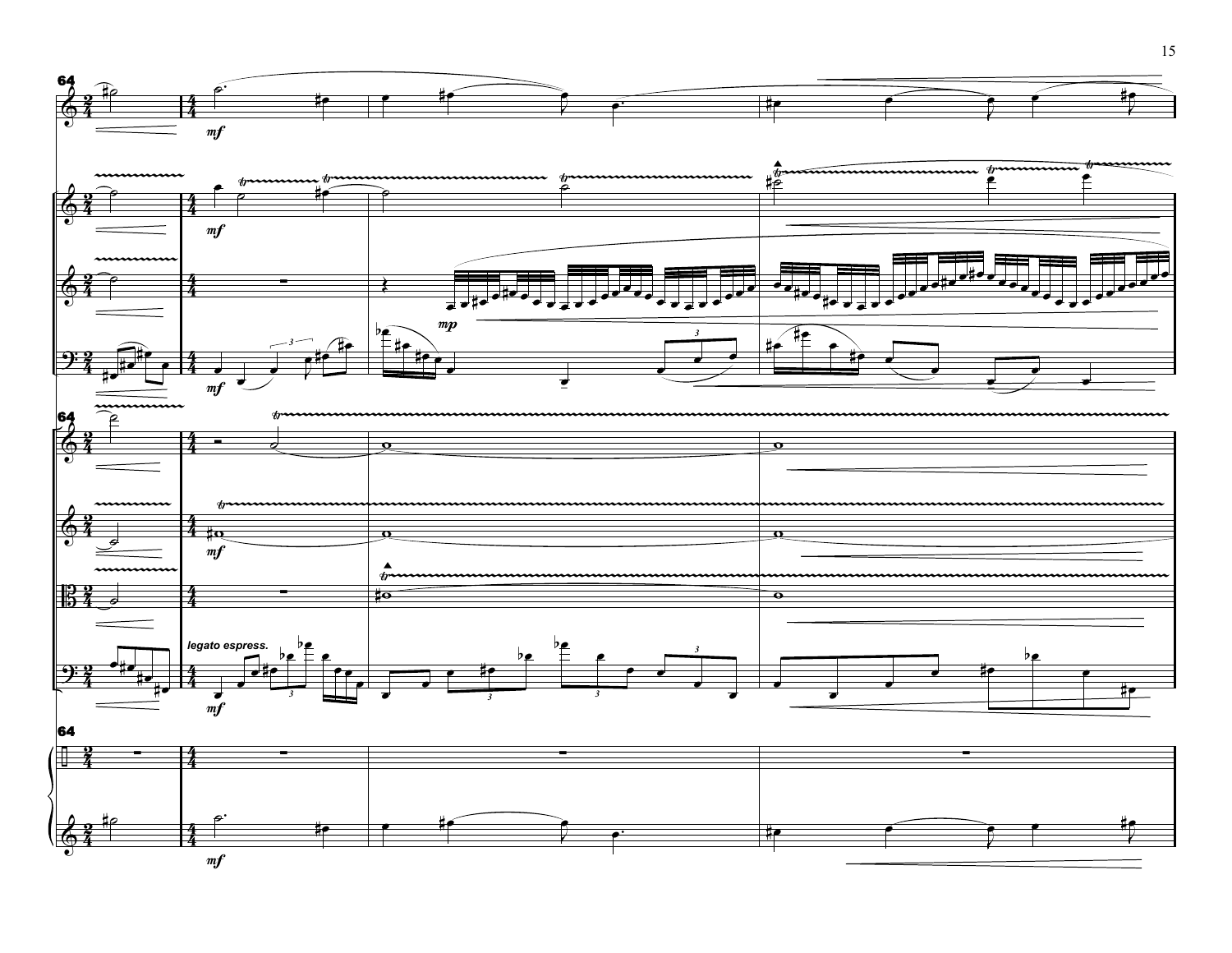![](_page_18_Figure_0.jpeg)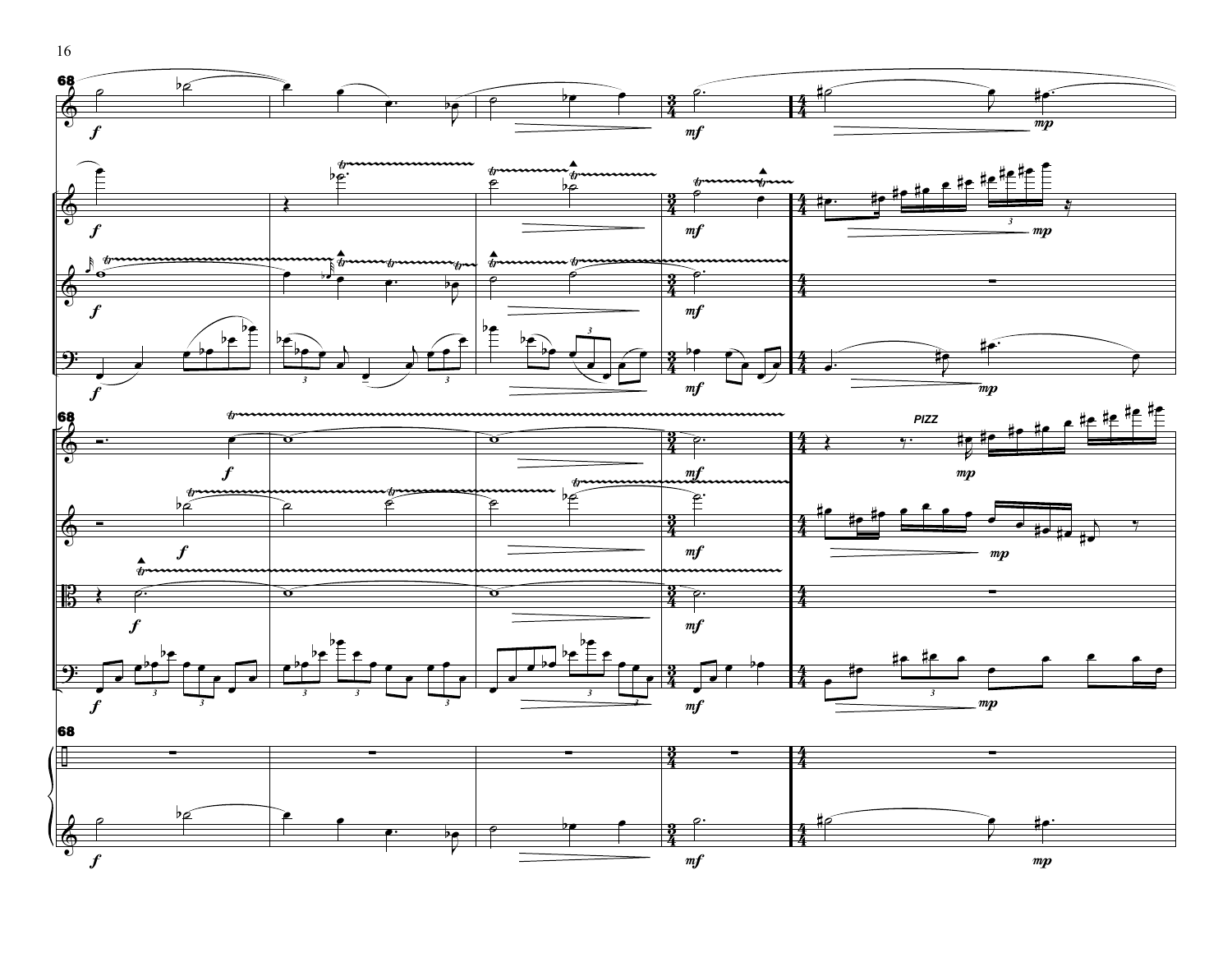![](_page_19_Figure_0.jpeg)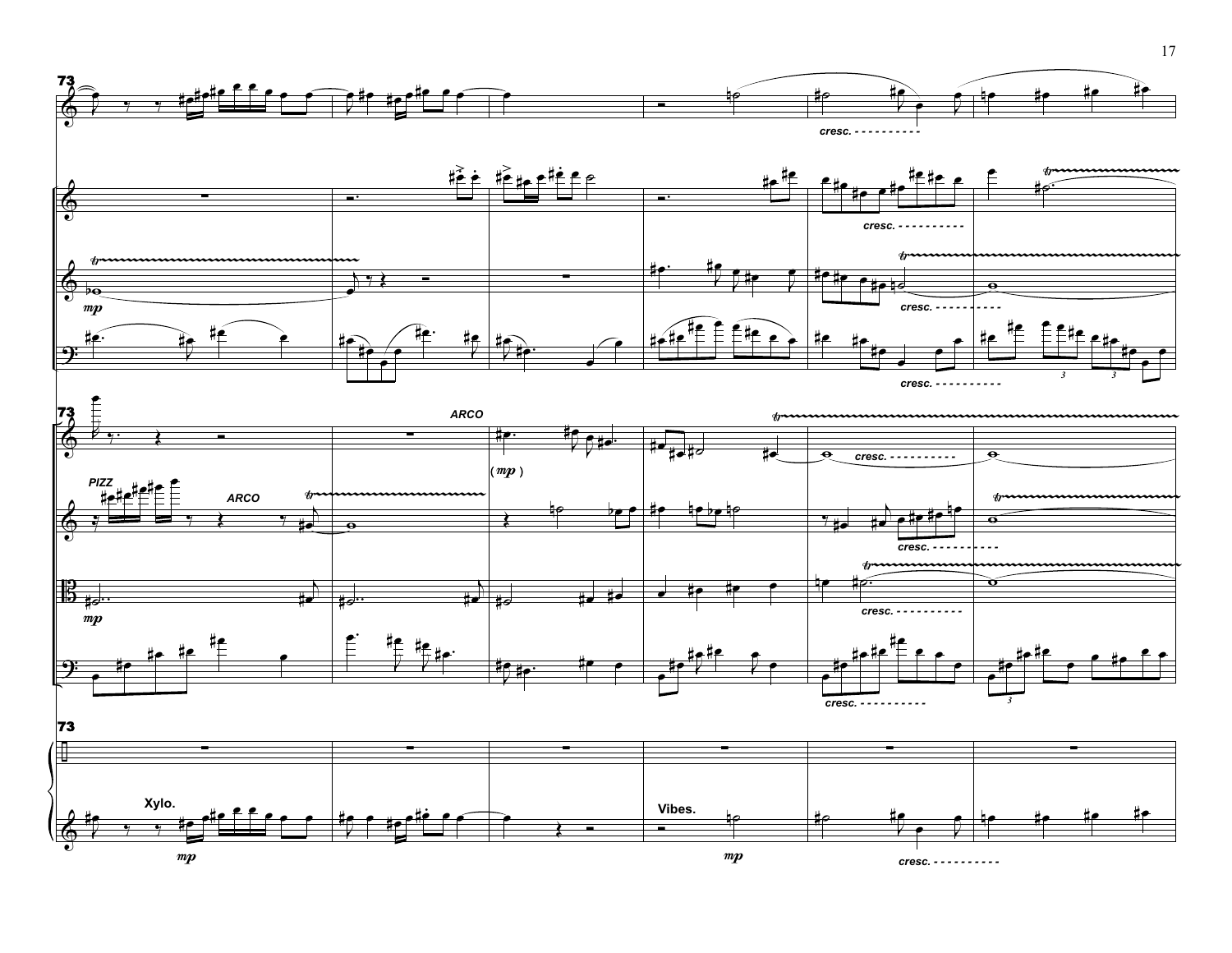![](_page_20_Figure_0.jpeg)